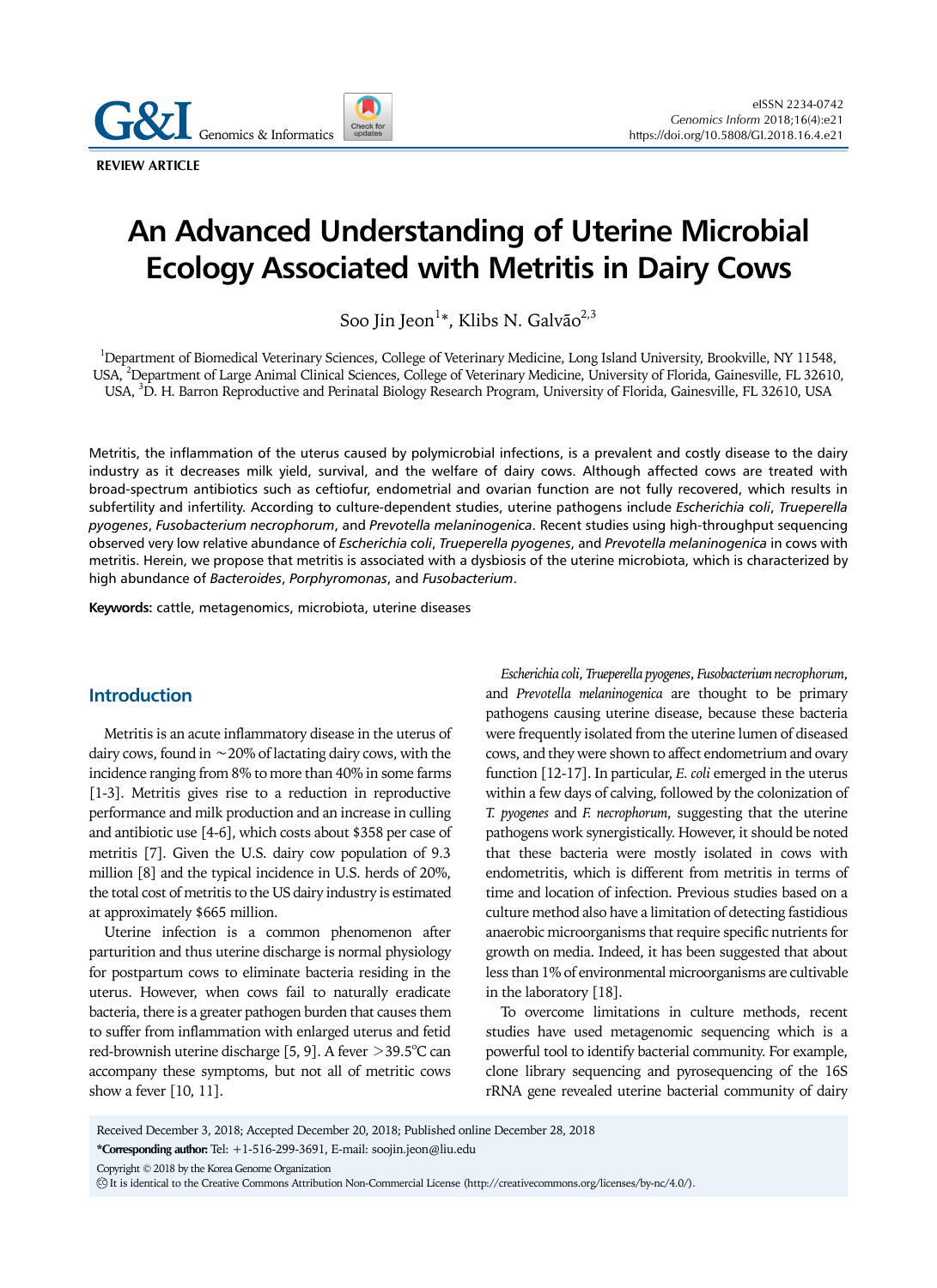cows that was different between cows with and without metritis [19-22]. The Illumina platform allowed deeper sequencing than previously possible, with the potential to detect very rare phylotypes, which makes it possible to define uterine microbiota associated with metritis [10, 23-26]. Herein, the aim of the current paper is to review some recent studies that used metagenomic approaches to explore uterine bacterial community involved in metritis and discuss uterine bacteria that are known and newly identified in metagenomic sequencing.

## **Uterine Microbiota Associated with Metritis**

As technology for pathogen detection has developed from culture method to next-generation sequencing, our knowledge about bacterial community structure and its influence on human health and disease is developing rapidly [27, 28]. Today, the advanced technology is helping bring to light uterine microbiota associated with metritis in dairy cows. An early study using denaturing gradient gel electrophoresis and 16S rRNA gene clone library sequencing determined that Fusobacteria was found to be more dominant in the metritic cows, and Gammaproteobacteria more dominant in healthy cows [19]. Another study examined the abundance and diversity of uterine microbiota in healthy and metritic cows using the clone library sequencing of 16S rRNA gene and quantitative polymerase chain reaction (PCR) analysis, and found that of all bacteria, Bacteroidetes, *Peptostreptococcus*, and *Fusobacterium* were

more abundant in metritic cows than in healthy cows on 10 days postpartum (DPP) [21]. Furthermore, metagenomic pyrosequencing allowed the comparison of relative abundance of each bacteria in samples from metritic and non-metritic cows, where *Bacteroides* spp. and *Ureaplasma* spp. were found to be associated with metritis [20]. In this study *Odoribacter* spp., *Peptoniphilus* spp. and *Helcococcus* spp. were reported to be associated with uterine health and reproductive performance. However, it should be noted that they collected samples on  $35 \pm 3$  DPP after the metritis was resolved. Considering dynamic changes of uterine microbiota [22, 23, 25], it is difficult to conclude that these bacteria identified on  $35 \pm 3$  DPP contributed to metritis. In short, early metagenomic studies using clone library sequencing and pyrosequencing enabled the discovery of diverse and abundant uterine microbiota of dairy cows, pointing out the difference in bacterial community structure between healthy and metritic cows. However, these studies were unable to define specific uterine microbiota associated with metritis due to the lack of statistical power and technical limit of detection.

To determine specific uterine microbiota associated with metritis, Jeon *et al*. [23] investigated uterine microbiota progression from calving (0 DPP) until establishment of metritis ( $6 \pm 2$  DPP) using Illumina sequencing of 16S rRNA genes. They observed that uterine microbiota structure was identical between cows that developed metritis and healthy cows until 2 DPP, when the bacterial structure deviated in favor of greater relative abundance of *Bacteroides*,

| Study                    | Bacteria (taxonomic categories)                                                      | Type of sample (DPP)                             | Analytical methods                       |
|--------------------------|--------------------------------------------------------------------------------------|--------------------------------------------------|------------------------------------------|
| Santos et al. [19]       | Fusobacteria (phylum)                                                                | Uterine fluid                                    | DGGE and 16S clone<br>library sequencing |
| Machado et al. [20]      | Ureaplasma (genus), Bacteroides (genus)                                              | Uterine fluid $(35 + 3)$                         | Pyrosequencing (V1-2)                    |
| Santos and Bicalho [22]  |                                                                                      | Uterine fluid $(1-3, 8-10, 34-36)$               | DGGE and<br>pyrosequencing $(V1-2)$      |
| Peng et al. [21]         | Bacteroidetes (phylum)<br>Peptostreptococcus (genus)<br><i>Fusobacterium</i> (genus) | Uterine fluid (10)                               | gPCR and 16S clone<br>library sequencing |
| Jeon et al. [10, 23, 24] | Bacteroides (genus)<br>Porphyromonas (genus)<br>Fusobacterium (genus)                | Swab $(6 + 2)$                                   | Illumina MiSeq (V4)                      |
| Knudsen et al. [25]      | Porphyromonadaceae (family)<br>Fusobacteriaceae (family)                             | Uterine flush and endometrial<br>biopsy $(4-12)$ | Illumina MiSeq (V1-2)                    |
| Bicalho et al. [26]      | Bacteroidetes (phylum)<br>Fusobacteria (phylum)                                      | Swab $(3-12)$                                    | Illumina MiSeg (shotgun)                 |
| Sicsic et al. [29]       | Bacteroides (genus)<br>Porphyromonas (genus)<br>Fusobacterium (genus)                | Swab and biopsy $(5-10)$                         | Pyrosequencing (V1-3)                    |

**Table 1.** Metagenomic analysis of uterine microbiota to identify pathogenic bacteria associated with metritis in postpartum dairy cows

DPP, days postpartum; DGGE, denaturing gradient gel electrophoresis; qPCR, quantitative polymerase chain reaction.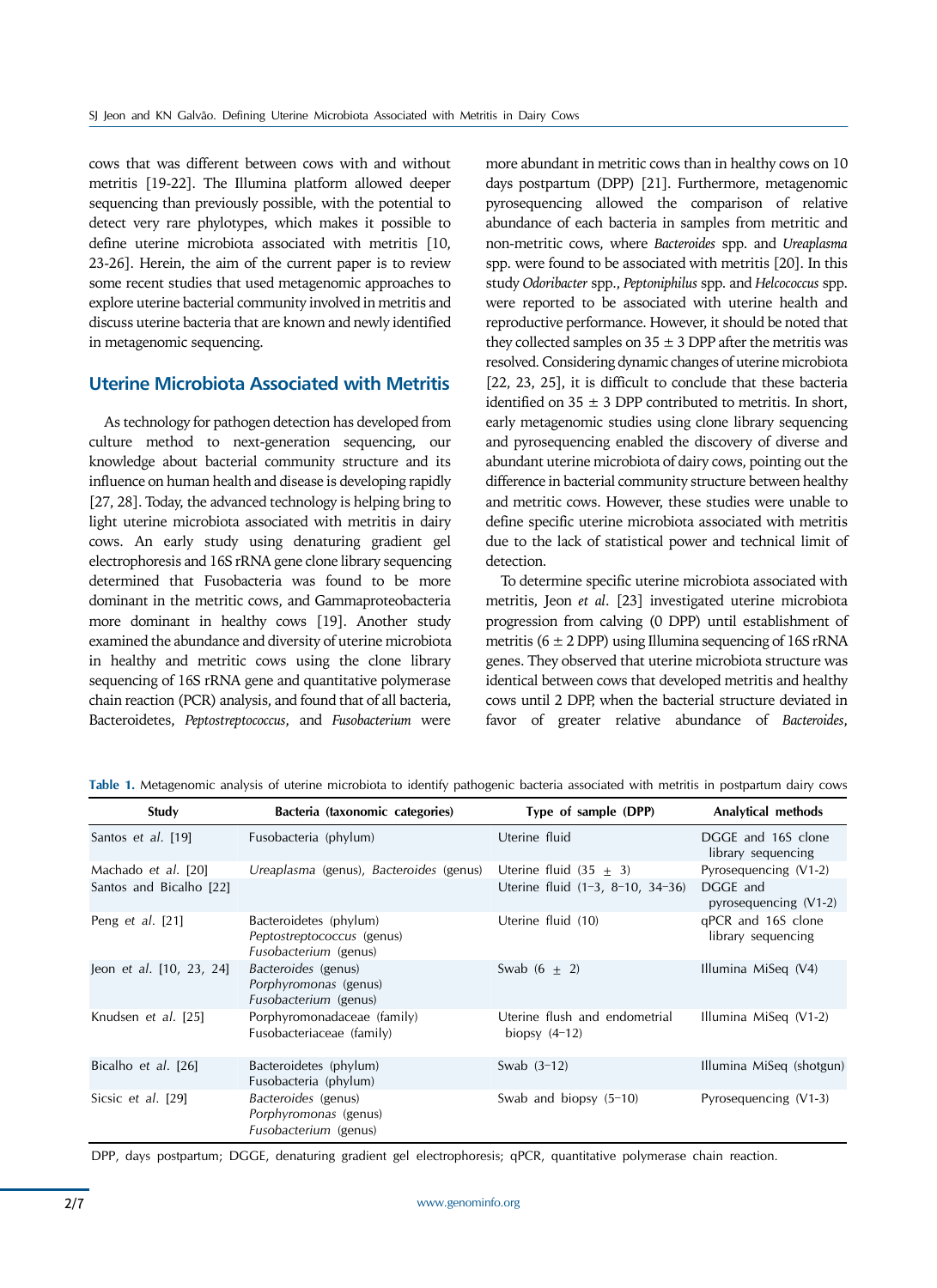*Porphyromonas*, and *Fusobacterium* in metritic cows. Notably, relative abundance of *Bacteroides* appeared to be significantly higher in metric cows than in healthy cows at  $6 \pm 2$  DPP. Similar findings have been reported in other studies that used different types of samples and techniques [25, 26, 29]. In addition, cows that cured metritis either naturally or with antibiotic treatment displayed a decrease in abundance of *Bacteroides*, *Porphyromonas*, and *Fusobacterium* [24]. Considering all the literature in Table 1, it is reasonable to conclude that *Bacteroides*, *Porphyromonas*, and *Fusobacterium* play a key role in development of metritis. At the same time, it was not clear which bacteria were associated with uterine health due to individual variation of uterine microbiota, but healthy or cured cows appeared to harbor more diverse uterine microbiota [22, 23, 29].

#### **Uterine Pathogens**

In metagenomic analysis, *F. necrophorum* was found to be the most abundant species in the uterus, while *P. melaninogenica*, *E. coli*, and *T. pyogenes* were found to be extremely rare  $(<1%$  abundance) with no association with metritis [10, 23]. Conversely, *E. coli* was shown to be associated with uterine health, which conflicts with results from previous studies based on culture methods [23]. Herein, we discuss current understanding of uterine bacteria that are known and newly identified in metagenomic sequencing. *P. melaninogenica* that was barely detected in metagenomic sequencing [23] and *T. pyogenes* that is more likely associated with endometritis [30-32] are not described in this paper.

### **Bacteroides**

*Bacteroides* was the most abundant genus in the uterus of metritic cows and the only genus that was significantly more prevalent in metritic cows than in healthy cows [23]. Also, the relative abundance of *Bacteroides* was shown to be associated with uterine discharge [23], suggesting that *Bacteroides* is the main pathogen causing metritis. In the genus of *Bacteroides*, *B. heparinolyticus* was the most abundant species in the uterus of cows with metritis [23]. However, absolute quantification of this bacterium was not significantly different between healthy and metritic cows [33]. *B. heparinolyticus* was found in the blood and feces of dairy cows, but it was more likely to colonize the uterus [34]. Considering the large proportion of *B. heparinolyticus* in the uterus of healthy and metritic cows, the role of *B. heparinolyticus* in uterine health is warranted. *B. pyogenes* was the second most abundant *Bacteroides* species in the uterus of cows with metritis [23], and it was recently recognized as a

uterine pathogen in dairy cows associated with a fever [10]. *B. pyogenes* was first identified in abscesses and feces of pigs [35], and it has been identified in infected wounds after cat bites in humans [36]. Relatedness of *B. pyogenes* strains isolated from other hosts needs to be investigated to explore the origin and pathogenicity of *B. pyogenes* in the uterus of dairy cows. *Bacteroides* species are capable of causing diseases through a polysaccharide capsule, release of endotoxin (lipopolysaccharides), evasion of the host immune response, production of proteolytic enzymes (e.g., hyaluronidase and chondroitin sulfatase), production of hemolysins, release of enterotoxin (fragolysin), and aerotolerance [37]. Particularly, *Bacteroides* species are known to be resistant to several antibiotics including ceftiofur, which is a widely used antibiotic for treating metritis in dairy cows in the United States and Europe [24, 38].

#### **Porphyromonas**

*Porphyromonas* has recently been considered a uterine pathogen in metagenomic studies [10, 23-25, 29]. Within the genus *Porphyromonas*, *Porphyromonas levii*, *Porphyromonas endodontalis*, and *Porphyromonas somerae* were the most abundant species in the uterus of dairy cows [39]. Among these species, only *P. levii* was determined to be a uterine pathogen by the quantitative PCR analysis [33]. *P. levii* were also known as a pathogen causing bovine foot rot [40] and necrotic vulvovaginitis [41, 42]. It has been demonstrated that *P. levii* has the ability to avoid phagocytosis by polymorphonuclear neutrophils through production of immunoglobulin protease [43]. This may enable them to invade the endometrium during infection [44].

### **Fusobacterium**

*Fusobacterium* was found to be abundant in both healthy and metritic cows by metagenomic analysis [10, 22, 23]. Nonetheless, it showed the correlation with uterine discharge score and interaction with abundance of *Bacteroides* [23], which implies that *Fusobacterium* is involved in development of metritis. Particularly, *Fusobacterium necrophorum* is a well-known pathogen related to uterine disease in dairy cows, as has been ascertained in culture- [45], PCR- [33], and sequencing-based studies (Table 1). The key virulence factor of *F. necrophorum* includes leukotoxin that is cytotoxic to immune cells specifically in cattle and sheep, and protects them against phagocytosis by neutrophils [46, 47]; despite *F. necrophorum* being well-studied, pathogenicity of bovine uterine isolates has not yet been investigated. *F. necrophorum* appeared to be present with other pathogens such as *T. pyogenes* and *P. levii*, suggesting a synergistic role of causing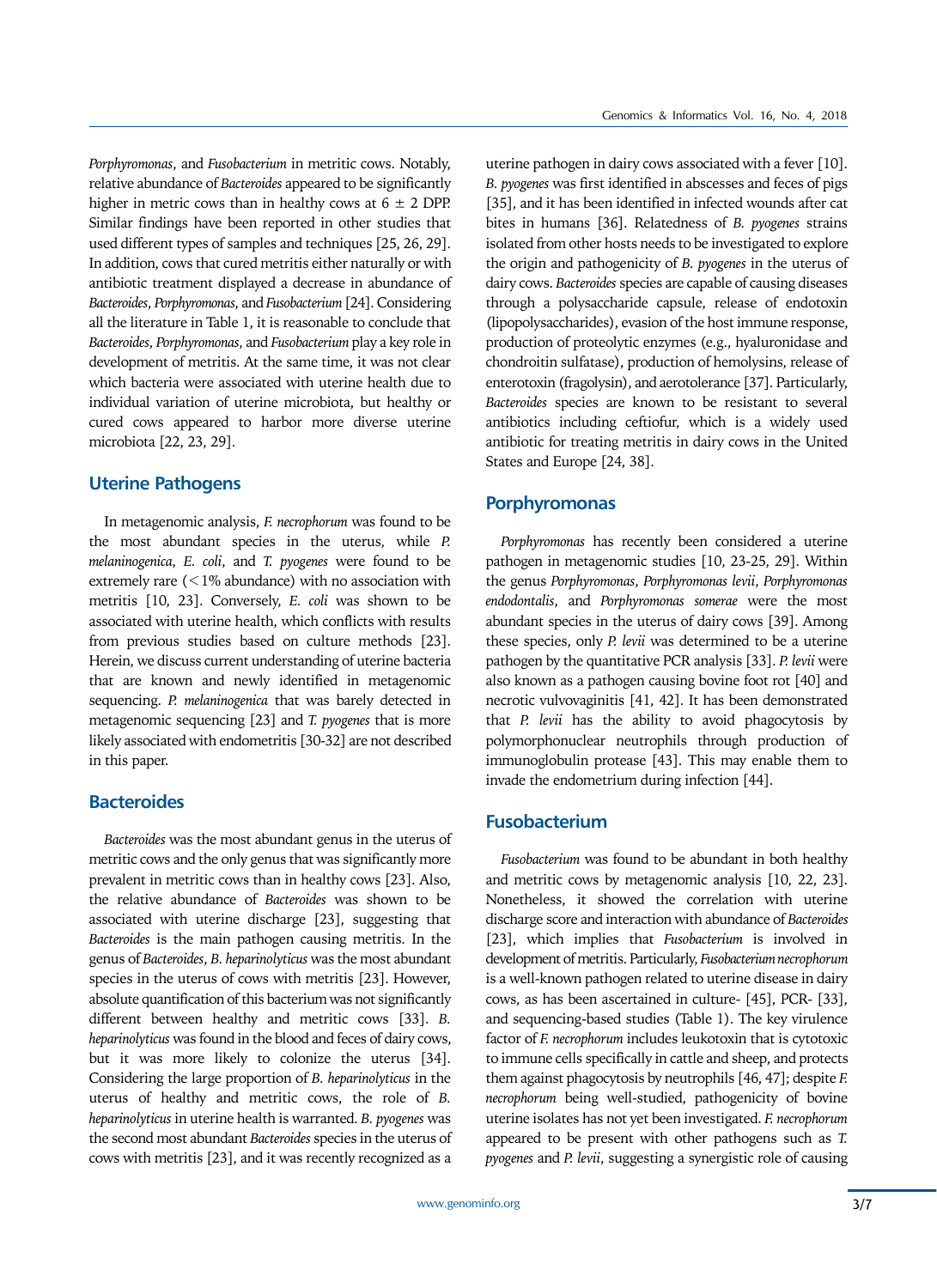uterine disease [44, 45]. Similarly, the coexistence of *Fusobacterium* with *Bacteroides* and *Porphyromonas* was observed in the blood and uterus of dairy cows by network analysis [34]. Therefore, pathogenicity of *F. necrophorum* in the uterus may be attributed to interactions with other bacteria.

## **Helcococcus**

Gram-positive facultative anaerobic *Helcococcus ovis* and *Helcococcus kunzii* were isolated from the uterus of dairy cows with metritis [48, 49]; but their involvement in metritis was not evident. Later metagenomic studies found that *Helcococcus* was associated with metritis [23] and endometritis [20], suggesting it to be a potential uterine pathogen. This is supported in a study by Cunha *et al*. [33] in which *H. ovis* was significantly prevalent in metritic cows than in healthy cows. Because of its presence together with *E. coli* and *T. pyogenes* [48], interaction with other uterine pathogens is likely during metritis development. *H. ovis* was also detected in sheep with subclinical mastitis [50], horses with pulmonary abscess [51] and cattle with valvular endocarditis [52, 53]. However, virulence factors of *H. ovis* remain to be elucidated.

### *Escherichia coli*

Most *E. coli* in the human gastrointestinal tract are commensal microorganisms. However, when they are found in the urinary tract, which is called uropathogenic *E. coli* (UPEC), *E. coli* are highly harmful causing acute or recurrent urinary tract infection in humans [54]. One of the important virulence factors of UPEC is the type 1 pilus tip adhesion, which helps bacteria to bind to human and mouse bladder epithelial cells during urinary tract infection [55]. Likewise, some *E. coli* strains recovered from the uterus of postpartum cows had the *fimH* gene encoding type 1 pilus tip adhesion, and the presence of the *fimH* gene at 1-3 DPP was shown to be associated with metritis [15]. Nevertheless, *E. coli* has turned out to be very rare in the uterus of dairy cows with metritis by metagenomic sequencing analysis [23]; in fact, *E. coli* was shown to be associated with uterine health. The conflicting result may be because of diversity of *E. coli* strains. Indeed, Silva *et al*. [56] observed genomic diversity of *E. coli* strains isolated from the uterus of dairy cows with metritis, and none of the strains showed association with uterine infection. Sheldon *et al*. [57] insisted that there is a particular *E. coli* strain that is more invasive and adherent to endometrial stromal cells than other strains of *E. coli*. To understand pathogenic mechanisms of *E. coli* in the uterus, whole-genome sequencing of *E. coli* strains isolated from the uterus of dairy cows with metritis has been performed [58-60]. Comparative genomic analysis between strains from healthy and metritic cows is warranted.

#### **Conclusion**

In metagenomic sequencing of uterine microbiota, *Bacteroides* and *Fusobacterium* were identified as uterine pathogens; this finding is in agreement with previous findings obtained by culture-dependent methods [23, 29, 61, 62]. *Porphyromonas* and *Helcococcus* have been additionally incriminated as uterine pathogens [20, 23]. Pathogenic bacteria belonging to these genera include *F. necrophorum*, *B. pyogenes*, *P. levii*, and *H. ovis*. Meanwhile, according to deep sequencing and PCR analyses, the role of *E. coli* in metritis development is unclear because they were present in extremely low abundance in the uterus and showed no association with metritis [23, 33]. Nonetheless, it is possible that some *E. coli* are more pathogenic to endometrium of dairy cows, thereby contributing to metritis [57]. For confirmation of association of *E. coli* with metritis, further evidence is warranted.

Illumina MiSeq platform is the preferred methodology in recent metagenomic studies because it provides deep sequencing and a cost-effective method to identify bacterial community. However, 454 pyrosequencing is also a sequencing option for bacterial community studies when long-read sequencing is desired; Illumina MiSeq platform reads a single or paired end up to 300 bp and 454 pyrosequencing platform reads up to 500 bp. The choice of a sequencing platform can be determined based on sample size and purpose of study as both Illumina sequencing and pyrosequencing provide greater sequencing depth and coverage. As seen in Table 1, similar results are derived from recent metagenomic studies regardless of the chosen or selected sequencing platforms.

However, there are some limitations in metagenomic analysis. First, bacterial viability is unclear because metagenomic sequencing analyzes microbial DNA (e.g., 16S rRNA gene) that can be derived from either dead or live bacteria. Also, metagenomic sequencing provides only relative abundance data, and classification of short-reads of DNA is generally accepted up to the genus level. Therefore, culture and PCR methods are still necessary to complement the metagenomic data. Finally, it is possible that uterine microbiota samples can be contaminated during DNA purification as seen in the case of placenta microbiota which showed difficulty distinguishing microbiota from contamination controls [63]. Thus, negative controls with no DNA, such as reagent and water, need to be analyzed with samples to ensure no DNA contamination.

The study of uterine microbiota in dairy cows will improve our knowledge of uterine diseases in women. Uterine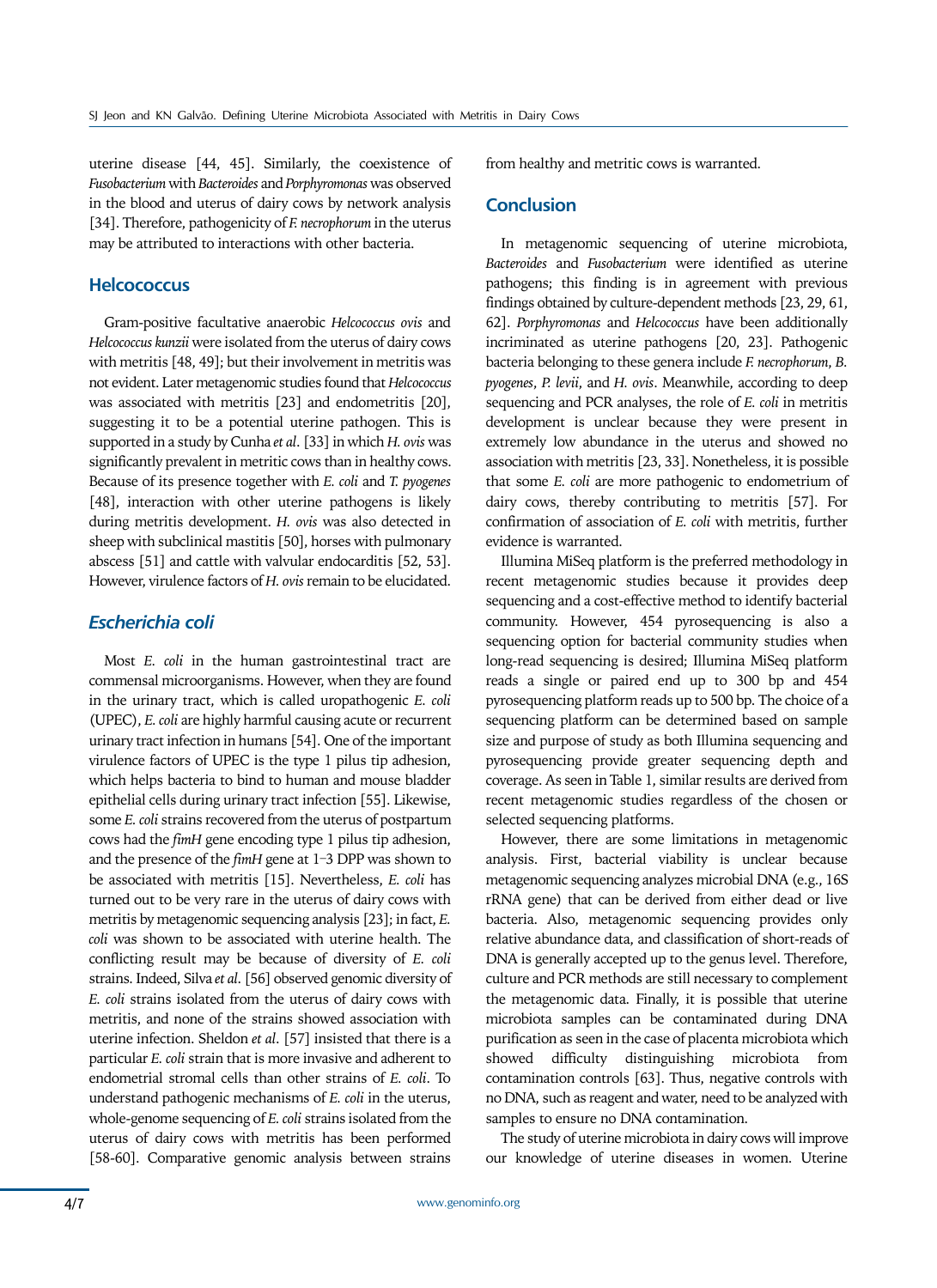bacteria found in women with puerperal sepsis, pelvic inflammatory disease, or endometrial cancer are similar to those observed in cows with metritis [23, 24, 64-66]. Considering the high prevalence of metritis, availability and accessibility of samples, and the similarity of pathogens that cause uterine disease in cows and humans, we propose that the bovine species is an excellent model by which to explore the role of uterine microbiota in health and disease.

Bacterial community structure is linked to the function of bacterial community. Therefore, metagenomic analysis of uterine microbiota is the first step to understand the role of uterine microbiota in disease and fertility. Currently, we found a specific uterine microbiota associated with metritis, which harbors abundance of *Bacteroides*, *Porphyromonas*, and *Fusobacterium*. These uterine pathogens were also found in the gut and blood of dairy cows, indicating hematogenous transmission of bacteria towards the uterus [34]. This is supported by the fact that bacteremia was detected in more than ∼50% of postpartum dairy cows [67], and that uterine pathogens were found in other body sites causing liver abscess [68, 69] and foot rot [40, 70]. Because uterine pathogens were even present in healthy and non-pregnant cows without causing inflammation [71, 72], it is possible that uterine pathogens are normal residents of the bovine uterus, and uterine disease may develop in postpartum cows with high abundance of uterine pathogens by alteration of uterine microbiota. Therefore, modulating uterine microbiota towards limiting abundance of uterine pathogens and improving diversity of uterine microbiota may be necessary for uterine health and fertility.

**ORCID:** Soo Jin Jeon: https://orcid.org/0000-0001-7473- 3184; Klibs N. Galvão: https://orcid.org/0000-0002-6683- 4476

# **Authors' contribution**

Conceptualization: SJJ Data curation: SJJ Formal analysis: SJJ Writing – original draft: SJJ Writing – review & editing: SJJ, KNG

# **Conflicts of Interest**

No potential conflicts of interest relevant to this article was reported.

# **References**

- 1. Markusfeld O. Periparturient traits in seven high dairy herds. Incidence rates, association with parity, and interrelationships among traits. *J Dairy Sci* 1987;70:158-166.
- 2. Galvão KN, Greco LF, Vilela JM, Sá Filho MF, Santos JE. Effect of intrauterine infusion of ceftiofur on uterine health and fertility in dairy cows. *J Dairy Sci* 2009;92:1532-1542.
- 3. Sheldon IM, Williams EJ, Miller AN, Nash DM, Herath S. Uterine diseases in cattle after parturition. *Vet J* 2008;176: 115-121.
- 4. Drillich M, Beetz O, Pfützner A, Sabin M, Sabin HJ, Kutzer P, *et al*. Evaluation of a systemic antibiotic treatment of toxic puerperal metritis in dairy cows. *J Dairy Sci* 2001;84:2010-2017.
- 5. Sheldon IM, Lewis GS, LeBlanc S, Gilbert RO. Defining postpartum uterine disease in cattle. *Theriogenology* 2006;65: 1516-1530.
- 6. Peter AT, Bosu WT. Relationship of uterine infections and folliculogenesis in dairy cows during early puerperium. *Theriogenology* 1988;30:1045-1051.
- 7. Overton M, Fetrow J. Economics of postpartum uterine health. In: Proceedings of Dairy Cattle Reproduction Conference, 2008 Nov 7-8, Omaha, NE, USA. Omaha: Dairy Cattle Reproduction Council, 2008. pp. 39-44.
- 8. United States Department of Agriculture. National Agricultural Statistics Service. Ithaca: Cornell University, 2018. Accessed 2018 Oct 2. Available from: http://usda. mannlib.cornell.edu/MannUsda/homepage.do.
- 9. Williams EJ, Fischer DP, Pfeiffer DU, England GC, Noakes DE, Dobson H, *et al*. Clinical evaluation of postpartum vaginal mucus reflects uterine bacterial infection and the immune response in cattle. *Theriogenology* 2005;63:102-117.
- 10. Jeon SJ, Cunha F, Ma X, Martinez N, Vieira-Neto A, Daetz R, *et al*. Uterine microbiota and immune parameters associated with fever in dairy cows with metritis. *PLoS One* 2016;11: e0165740.
- 11. Lima FS, Vieira-Neto A, Vasconcellos GS, Mingoti RD, Karakaya E, Solé E, *et al*. Efficacy of ampicillin trihydrate or ceftiofur hydrochloride for treatment of metritis and subsequent fertility in dairy cows. *J Dairy Sci* 2014;97:5401-5414.
- 12. Sheldon IM, Noakes DE, Rycroft AN, Pfeiffer DU, Dobson H. Influence of uterine bacterial contamination after parturition on ovarian dominant follicle selection and follicle growth and function in cattle. *Reproduction* 2002;123:837-845.
- 13. Williams EJ, Fischer DP, Noakes DE, England GC, Rycroft A, Dobson H, *et al*. The relationship between uterine pathogen growth density and ovarian function in the postpartum dairy cow. *Theriogenology* 2007;68:549-559.
- 14. Dohmen MJ, Lohuis JA, Huszenicza G, Nagy P, Gacs M. The relationship between bacteriological and clinical findings in cows with subacute/chronic endometritis. *Theriogenology* 1995;43:1379-1388.
- 15. Bicalho ML, Machado VS, Oikonomou G, Gilbert RO, Bicalho RC. Association between virulence factors of *Escherichia coli*, *Fusobacterium necrophorum*, and *Arcanobacterium pyogenes* and uterine diseases of dairy cows. *Vet Microbiol* 2012;157:125-131.
- 16. Miller AN, Williams EJ, Sibley K, Herath S, Lane EA, Fishwick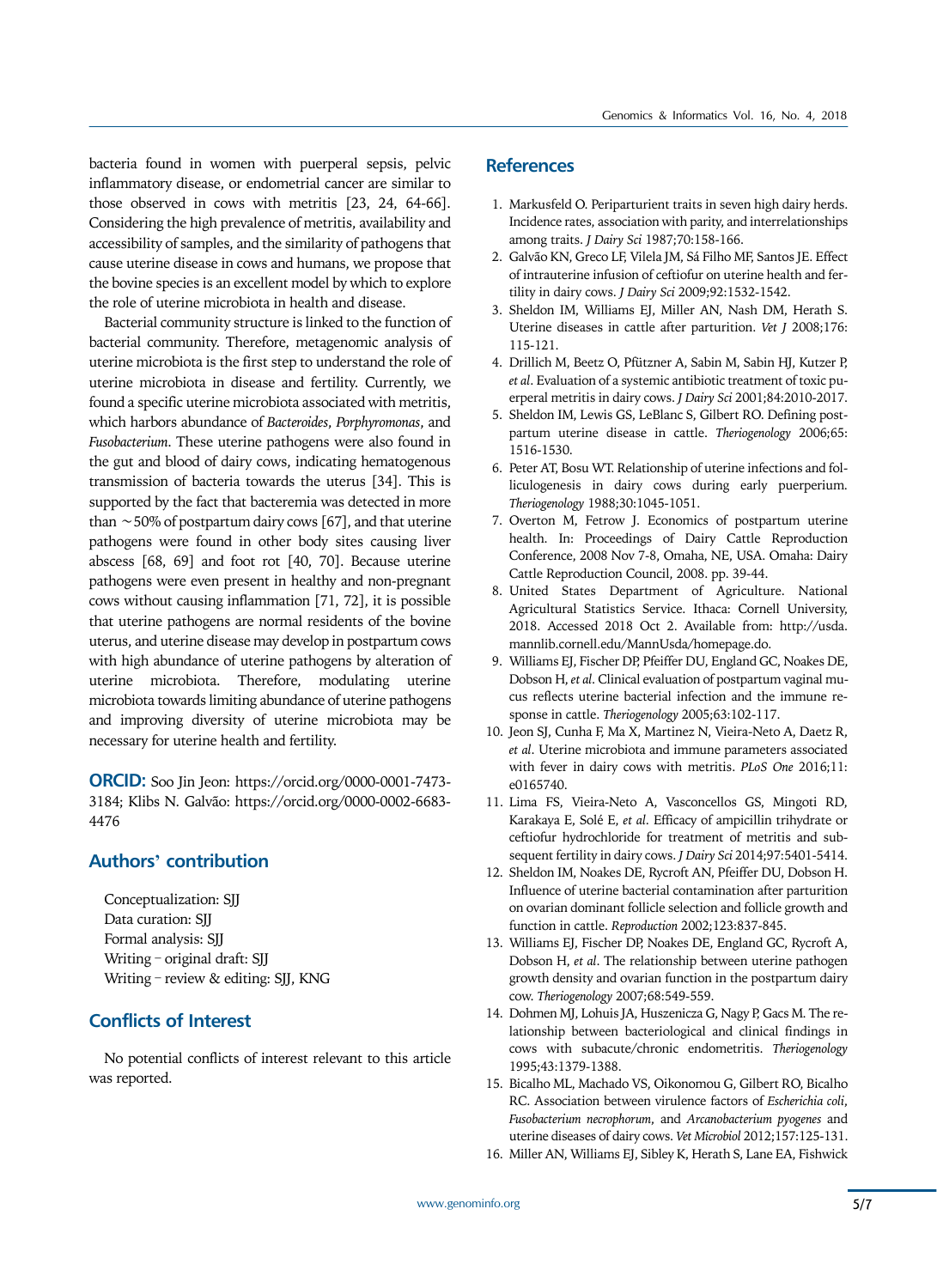J, *et al*. The effects of *Arcanobacterium pyogenes* on endometrial function *in vitro*, and on uterine and ovarian function *in vivo*. *Theriogenology* 2007;68:972-80.

- 17. Griffin JF, Hartigan PJ, Nunn WR. Non-specific uterine infection and bovine fertility. I. Infection patterns and endometritis during the first seven weeks post-partum. *Theriogenology*  1974;1:91-106.
- 18. Kaeberlein T, Lewis K, Epstein SS. Isolating "uncultivable" microorganisms in pure culture in a simulated natural environment. *Science* 2002;296:1127-1129.
- 19. Santos TM, Gilbert RO, Bicalho RC. Metagenomic analysis of the uterine bacterial microbiota in healthy and metritic postpartum dairy cows. *J Dairy Sci* 2011;94:291-302.
- 20. Machado VS, Oikonomou G, Bicalho ML, Knauer WA, Gilbert R, Bicalho RC. Investigation of postpartum dairy cows' uterine microbial diversity using metagenomic pyrosequencing of the 16S rRNA gene. *Vet Microbiol* 2012;159:460-469.
- 21. Peng Y, Wang Y, Hang S, Zhu W. Microbial diversity in uterus of healthy and metritic postpartum Holstein dairy cows. *Folia Microbiol (Praha*) 2013;58:593-600.
- 22. Santos TM, Bicalho RC. Diversity and succession of bacterial communities in the uterine fluid of postpartum metritic, endometritic and healthy dairy cows. *PLoS One* 2012;7:e53048.
- 23. Jeon SJ, Vieira-Neto A, Gobikrushanth M, Daetz R, Mingoti RD, Parize AC, *et al*. Uterine microbiota progression from calving until establishment of metritis in dairy cows. *Appl Environ Microbiol* 2015;81:6324-6332.
- 24. Jeon SJ, Lima FS, Vieira-Neto A, Machado VS, Lima SF, Bicalho RC, *et al*. Shift of uterine microbiota associated with antibiotic treatment and cure of metritis in dairy cows. *Vet Microbiol* 2018;214:132-139.
- 25. Knudsen LR, Karstrup CC, Pedersen HG, Angen Ø, Agerholm JS, Rasmussen EL, *et al*. An investigation of the microbiota in uterine flush samples and endometrial biopsies from dairy cows during the first 7 weeks postpartum. *Theriogenology* 2016;86:642-650.
- 26. Bicalho ML, Machado VS, Higgins CH, Lima FS, Bicalho RC. Genetic and functional analysis of the bovine uterine microbiota. Part I: Metritis versus healthy cows. *J Dairy Sci* 2017;100:3850-3862.
- 27. NIH HMP Working Group, Peterson J, Garges S, Giovanni M, McInnes P, Wang L, *et al*. The NIH Human Microbiome Project. *Genome Res* 2009;19:2317-2323.
- 28. Integrative HMP (iHMP) Research Network Consortium. The Integrative Human Microbiome Project: dynamic analysis of microbiome-host omics profiles during periods of human health and disease. *Cell Host Microbe* 2014;16:276-289.
- 29. Sicsic R, Goshen T, Dutta R, Kedem-Vaanunu N, Kaplan-Shabtai V, Pasternak Z, *et al*. Microbial communities and inflammatory response in the endometrium differ between normal and metritic dairy cows at 5-10 days post-partum. *Vet Res* 2018;49:77.
- 30. Bicalho ML, Lima FS, Machado VS, Meira EB, Jr., Ganda EK, Foditsch C, *et al*. Associations among *Trueperella pyogenes*, endometritis diagnosis, and pregnancy outcomes in dairy cows. *Theriogenology* 2016;85:267-274.
- 31. Wagener K, Grunert T, Prunner I, Ehling-Schulz M, Drillich M. Dynamics of uterine infections with *Escherichia coli*, *Streptococcus*

*uberis* and *Trueperella pyogenes* in post-partum dairy cows and their association with clinical endometritis. *Vet J* 2014;202: 527-532.

- 32. Bonnett BN, Martin SW, Gannon VP, Miller RB, Etherington WG. Endometrial biopsy in Holstein-Friesian dairy cows. III. Bacteriological analysis and correlations with histological findings. *Can J Vet Res* 1991;55:168-173.
- 33. Cunha F, Jeon SJ, Daetz R, Vieira-Neto A, Laporta J, Jeong KC, *et al*. Quantifying known and emerging uterine pathogens, and evaluating their association with metritis and fever in dairy cows. *Theriogenology* 2018;114:25-33.
- 34. Jeon SJ, Cunha F, Vieira-Neto A, Bicalho RC, Lima S, Bicalho ML, *et al*. Blood as a route of transmission of uterine pathogens from the gut to the uterus in cows. *Microbiome* 2017;5:109.
- 35. Benno Y, Watabe J, Mitsuoka T. *Bacteroides pyogenes* sp. nov., *Bacteroides suis* sp. nov., and *Bacteroides helcogenes* sp. nov., new species from abscesses and feces of pigs. *Syst Appl Microbiol* 1983;4:396-407.
- 36. Madsen IR, Justesen US. Bacteremia with *Bacteroides pyogenes* after a cat bite. *J Clin Microbiol* 2011;49:3092-3093.
- 37. Wexler HM. Bacteroides: the good, the bad, and the nitty-gritty. *Clin Microbiol Rev* 2007;20:593-621.
- 38. Samitz EM, Jang SS, Hirsh DC. *In vitro* susceptibilities of selected obligate anaerobic bacteria obtained from bovine and equine sources to ceftiofur. *J Vet Diagn Invest* 1996;8:121-123.
- 39. Jeon SJ, Ma Z, Kang M, Galvão KN, Jeong KC. Application of chitosan microparticles for treatment of metritis and *in vivo* evaluation of broad spectrum antimicrobial activity in cow uteri. *Biomaterials* 2016;110:71-80.
- 40. Sweeney M, Watts J, Portis E, Lucas M, Nutsch R, Meeuwse D, *et al*. Identification of *Porphyromonas levii* isolated from clinical cases of bovine interdigital necrobacillosis by 16S rRNA sequencing. *Vet Ther* 2009;10:E1-E10.
- 41. Elad D, Friedgut O, Alpert N, Stram Y, Lahav D, Tiomkin D, *et al*. Bovine necrotic vulvovaginitis associated with Porphyromonas levii. *Emerg Infect Dis* 2004;10:505-507.
- 42. Blum S, Brenner J, Friedgut O, Stram Y, Koren O, Dagoni I, *et al*. Isolation of *Porphyromonas levii* from vaginal samples from cows in herds negative for bovine necrotic vulvovaginitis. *Vet Rec* 2008;163:745-747.
- 43. Lobb DA, Loeman HJ, Sparrow DG, Morck DW. Bovine polymorphonuclear neutrophil-mediated phagocytosis and an immunoglobulin G2 protease produced by Porphyromonas levii. *Can J Vet Res* 1999;63:113-118.
- 44. Karstrup CC, Agerholm JS, Jensen TK, Swaro LRV, Klitgaard K, Rasmussen EL, *et al*. Presence and localization of bacteria in the bovine endometrium postpartum using fluorescence *in situ* hybridization. *Theriogenology* 2017;92:167-175.
- 45. Ruder CA, Sasser RG, Williams RJ, Ely JK, Bull RC, Butler JE. Uterine infections in the postpartum cow: II. Possible synergistic effect of *Fusobacterium necrophorum* and *Corynebacterium pyogenes*. *Theriogenology* 1981;15:573-580.
- 46. Nagaraja TG, Narayanan SK, Stewart GC, Chengappa MM. *Fusobacterium necrophorum* infections in animals: pathogenesis and pathogenic mechanisms. *Anaerobe* 2005;11:239-246.
- 47. Tan ZL, Nagaraja TG, Chengappa MM. *Fusobacterium necrophorum* infections: virulence factors, pathogenic mechanism and